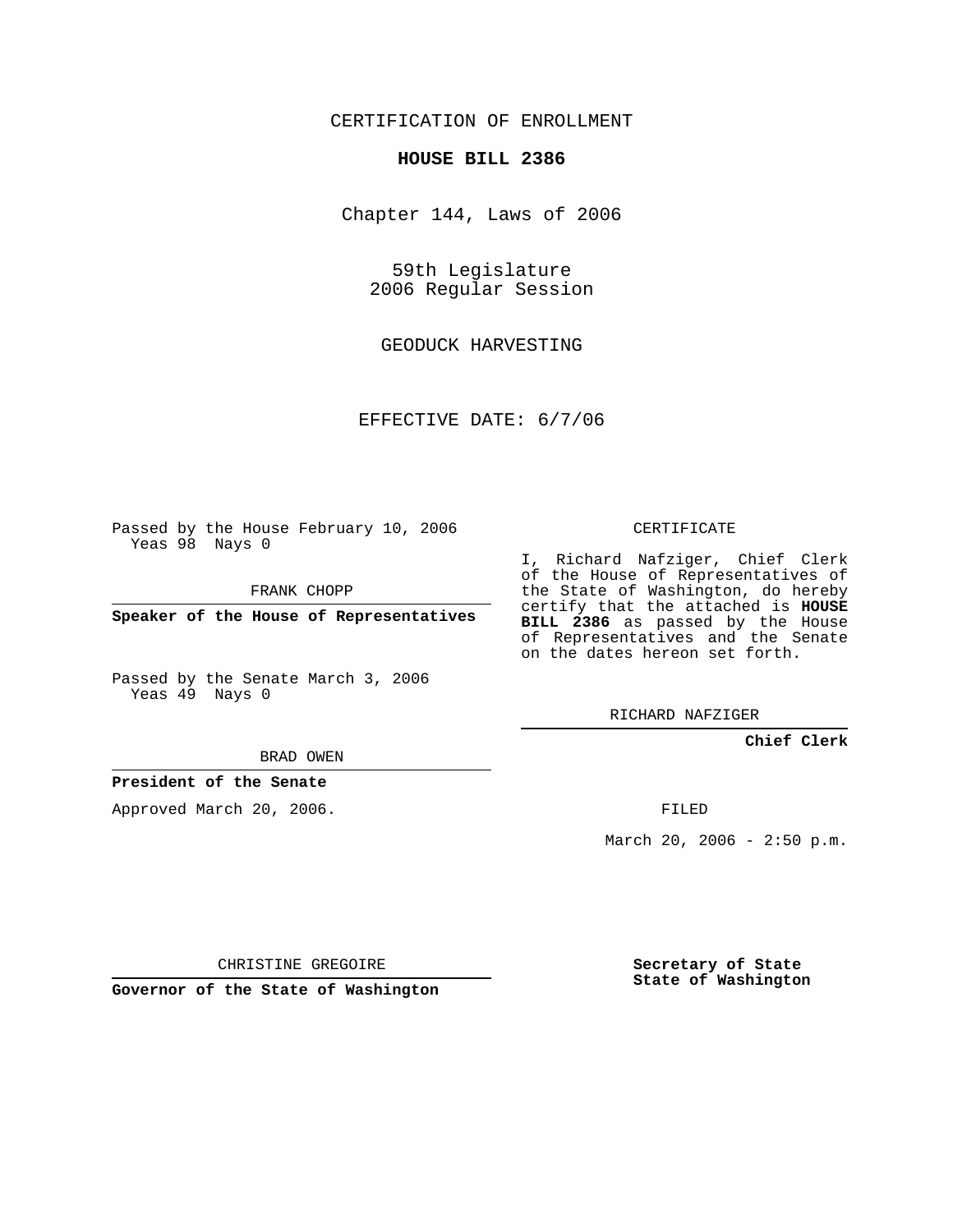# **HOUSE BILL 2386** \_\_\_\_\_\_\_\_\_\_\_\_\_\_\_\_\_\_\_\_\_\_\_\_\_\_\_\_\_\_\_\_\_\_\_\_\_\_\_\_\_\_\_\_\_

\_\_\_\_\_\_\_\_\_\_\_\_\_\_\_\_\_\_\_\_\_\_\_\_\_\_\_\_\_\_\_\_\_\_\_\_\_\_\_\_\_\_\_\_\_

Passed Legislature - 2006 Regular Session

**State of Washington 59th Legislature 2006 Regular Session**

**By** Representatives B. Sullivan and Chase; by request of Department of Natural Resources

Prefiled 12/29/2005. Read first time 01/09/2006. Referred to Committee on Natural Resources, Ecology & Parks.

 1 AN ACT Relating to commercial geoduck harvesting; and amending RCW 2 77.60.070.

3 BE IT ENACTED BY THE LEGISLATURE OF THE STATE OF WASHINGTON:

 4 **Sec. 1.** RCW 77.60.070 and 2000 c 107 s 25 are each amended to read 5 as follows:

 6 (1) The director may not authorize a person to take geoduck clams 7 for commercial purposes outside the harvest area designated in a 8 current department of natural resources geoduck harvesting agreement 9 issued under RCW ((79.96.080)) 79.135.210. The director may not 10 authorize commercial harvest of geoduck clams from bottoms that are 11 shallower than eighteen feet below mean lower low water (0.0. ft.)( $(\tau$ 12 or that lie in an area bounded by the line of ordinary high tide (mean 13 high tide) and)). Vessels conducting harvest operations must remain 14 seaward of a line two hundred yards seaward from and parallel to the 15 line of ordinary high tide. This section does not apply to the harvest 16 of private sector cultured aquatic products as defined in RCW 17 15.85.020.

18 (2) Commercial geoduck harvesting shall be done with a hand-held, 19 manually operated water jet or suction device guided and controlled